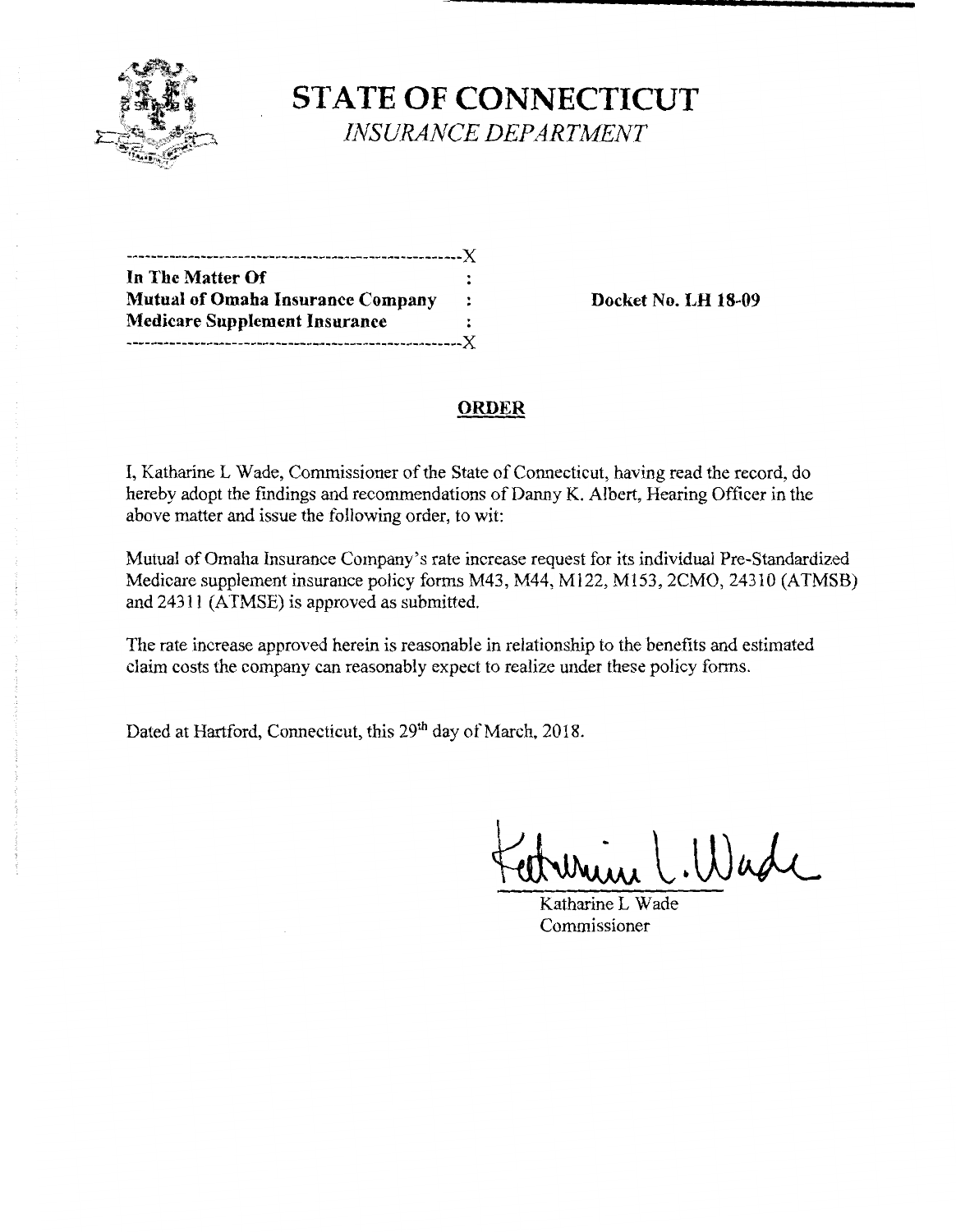

**STATE OF CONNECTICUT**  *INSURANCE DEPARTMENT* 

-----------------------------------------------------)( **In The Matter Of**  Mutual of Omaha Insurance Company : Docket No. LH 18-09 **Medicare Supplement Insurance**  -----------------------------------------------------)(

# **PROPOSED FINAL DECISION**

# **I. INTRODUCTION**

The Insurance Commissioner of the State of Connecticut is empowered to review rates charged for individual and group Medicare supplement policies sold to any resident of this State who is eligible for Medicare. The source for this regulatory authority is contained in Chapter 700c and Section 38a-495a of the Connecticut General Statutes.

After due notice, a hearing was held at the Insurance Department in Hartford, CT on Wednesday, March 14, 2018, to consider whether or not the rate increase requested by Mutual of Omaha Insurance Company on its individual Pre-Standardized Medicare supplement insurance business should be approved.

No members from the general public attended the hearing.

No company representatives from Mutual of Omaha Insurance Company attended the hearing.

The hearing was conducted in accordance with the requirements of Section 38a-474, Connecticut General Statutes, the Uniform Administrative Procedures Act, Chapter 54 of Section 38a-8-1 et seq. ofthe Regulations of Connecticut State Agencies.

A Medicare supplement policy is a private health insurance policy sold on an individual or group basis, which provides benefits that are additional to the benefits provided by Medicare. For many years Medicare supplement policies have been highly regulated under both state and federal law to protect the interests of persons eligible for Medicare who depend on these policies to provide additional coverage for the costs of health care.

Effective December 1, 2005, Connecticut amended its program of standardized Medicare supplement policies in accordance with Section 38a-496a of the Connecticut General Statutes, and Sections 38a-495a-1 through 38a-495a-2I of the Regulations of Connecticut Agencies. This program, which conforms to federal requirements, provides a "core" package of benefits known as Plan A. Insurers may also offer any one or more of eleven other plans (Plans B through N).

Effective January 1, 2006, in accordance with Section 38a-495c ofthe Connecticut General Statutes (as amended by Public Act 05-20) premiums for all Medicare supplement policies in the state must use community rating. Rates for Plans A through N must be computed without regard to age, gender, previous claims history or the medical condition of any person covered by a Medicare supplement policy or certificate.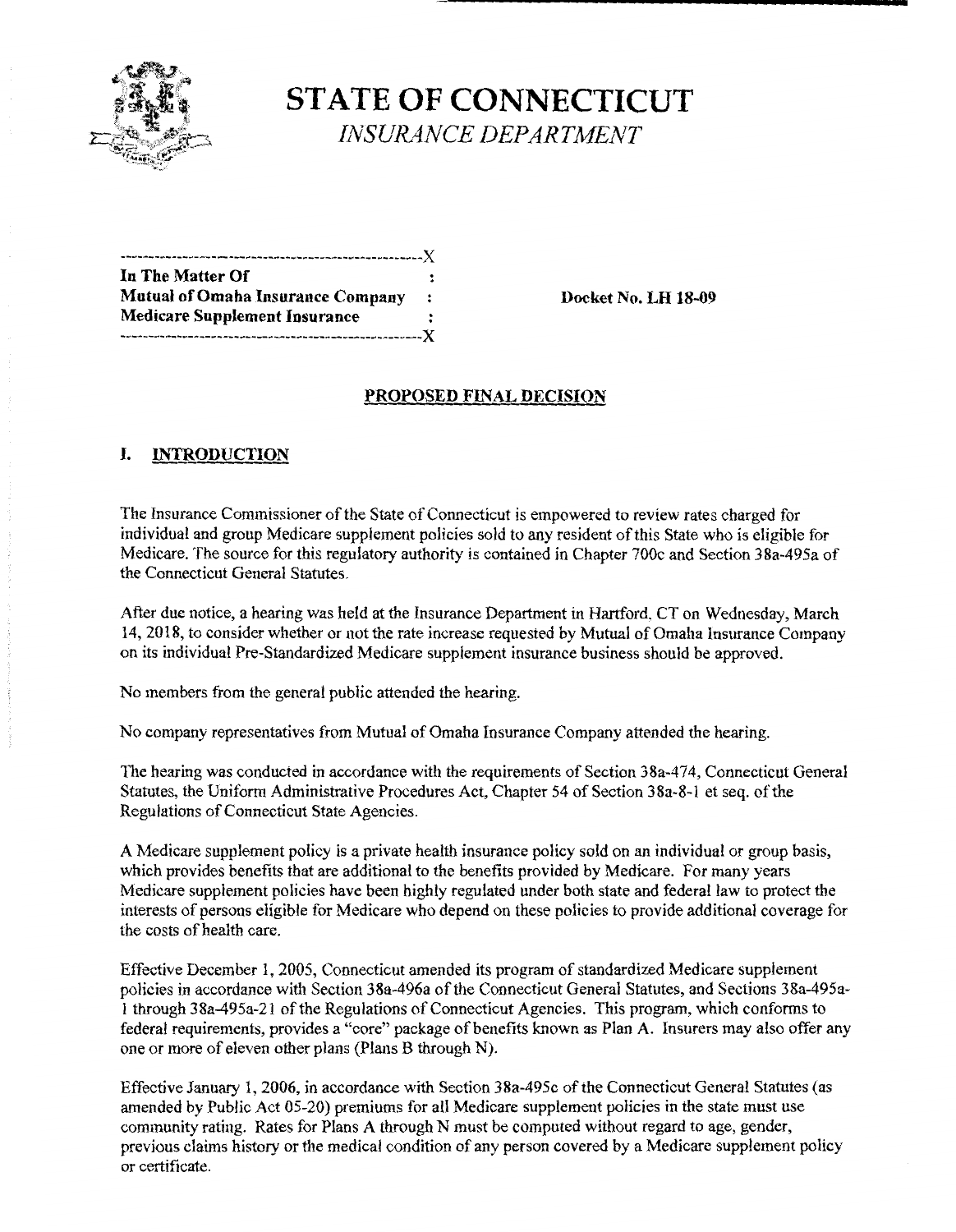The statute provides that coverage under Plans A through N may not be denied on the basis of age, gender, previous claims history or the medical condition of any covered person. Insurers may exclude benefits for losses incurred within six months from the effective date of coverage based on a pre-existing condition.

Effective October 1, 1998, carriers that offer Plan B or Plan C must make these plans as well as Plan A, available to all persons eligible for Medicare by reason of disability.

Insurers must also make the necessary arrangements to receive notice of all claims paid by Medicare for their insureds so that supplement benefits can be computed and paid without requiring insureds to file claim forms for such benefits. This process of direct notice and automatic claims payment is commonly referred to as "piggybacking" or "crossover".

Sections 38a-495 and 38a-522 of the Connecticut General Statutes, and Section 38a-495a-lO of the Regulations of Connecticut Agencies, state that individual and group Medicare supplement policies must have anticipated loss ratios of 65% and 75%, respectively. Under Sections 38a-495-7 and 38a-495a-10 of the Regulations of Connecticut Agencies, filings for rate increases must demonstrate that actual and expected losses in relation to premiums meet these standards, and anticipated loss ratios for the entire future period for which the requested premiums are calculated to provide coverage must be expected to equal or exceed the appropriate loss ratio standard.

Section 38a-473 of the Connecticut General Statutes provides that no insurer may incorporate in its rates for Medicare supplement policies factors for expenses that exceed 150% of the average expense ratio for that insurer's entire written premium for all lines of health insurance for the previous calendar year.

# **II. FINDING OF FACT**

After reviewing the exhibits entered into the record of this proceeding, and utilizing the experience, technical competence and specialized knowledge of the Insurance Department, the undersigned makes the following findings of fact:

- 1. Mutual of Omaha has requested the approval of a 5 .0% rate increase for its individual pre-standardized Medicare supplement policy forms 2CMO et al.
- 2. As of9/30/2017 there were 14 policies in-force in Connecticut and 1,002 in-force nationwide.
- 3. The last approved rate increase for these policies was 3.0%, effective 3/1/2017.
- 4. The majority of this block was agent solicited but some forms were sold using direct response mail methods.
- 5. Mutual of Omaha certified that their expense factors are in compliance with section 38a-473, C.G.S.
- 6. Mutual of Omaha has conformed to subsection (e) of section 38a-495c, C.G.S. regarding the automatic processing of Part B claims. They have arrangements for the automatic processing of Part A claims.
- 7. The proposed rates are designed to satisfy the Connecticut regulatory loss ratio of 65%.
- 8. The estimated loss ratios in Connecticut for 2016 and 2017 are 62.96% and 96.09% respectively. The loss ratio in Connecticut from inception through 2017 is estimated to be 65.25%.